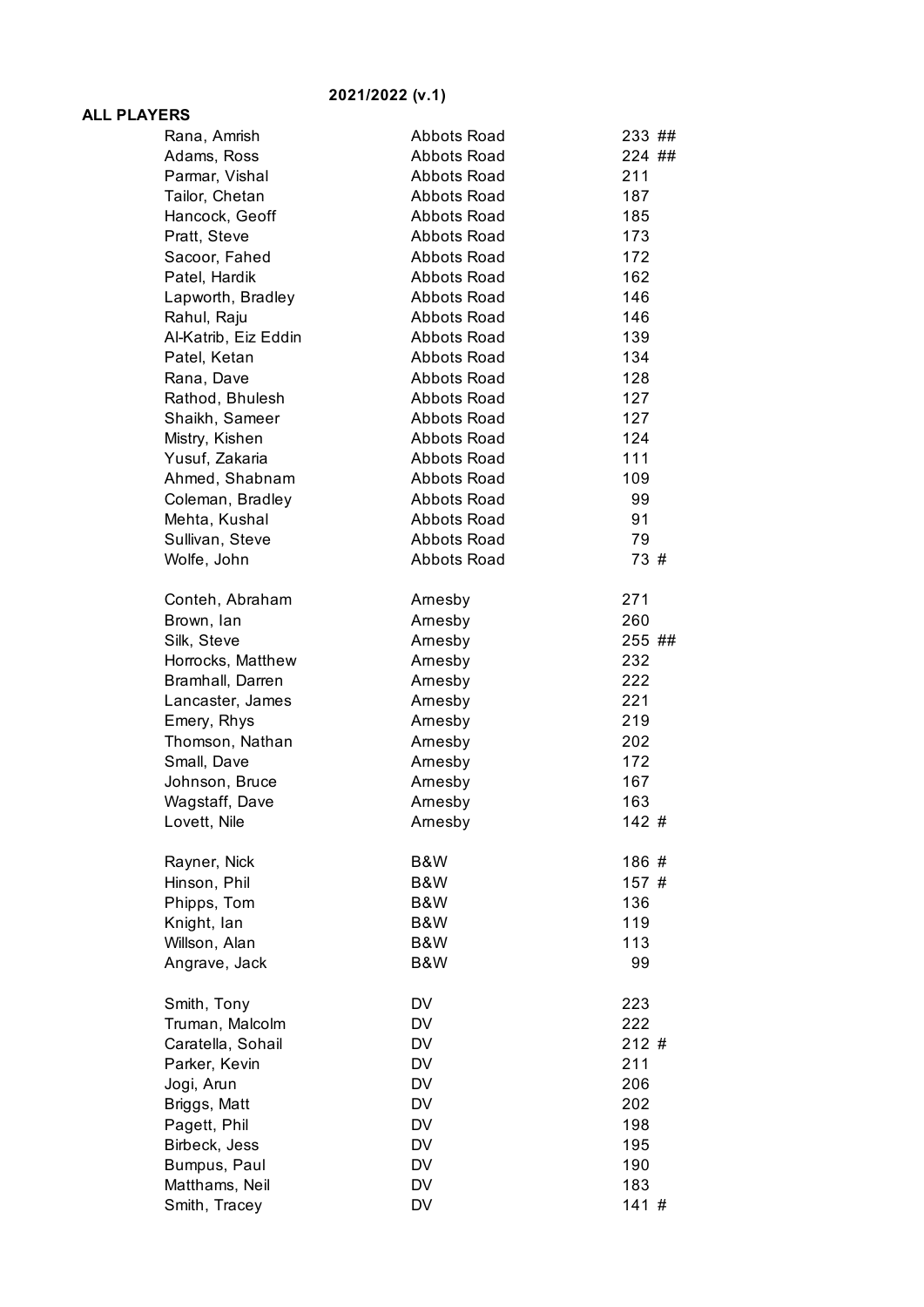| Blair, Luke        | DV                | 139    |
|--------------------|-------------------|--------|
| Henshaw, John      | <b>DV</b>         | 135    |
| Crowson, Allan     | <b>DV</b>         | 123    |
| Oxbrough, Alan     | <b>DV</b>         | 100    |
| Wisdish, Gillian   | <b>DV</b>         | 99     |
| Adams, Keith       | <b>DV</b>         | 92     |
| Hargrave, Gemma    | <b>DV</b>         | 73     |
| Berrill, Lee       | <b>DV</b>         | 71     |
| Woolerton, Matt    | <b>DV</b>         | 62     |
| Rayner, Matt       | Fleckney          | 227    |
| Prescott, Jason    | Fleckney          | 186    |
| Jamieson, Pete     | Fleckney          | 175    |
| Robertson, James   | Fleckney          | 157    |
| Palmer, Bob        | Fleckney          | 142    |
| Wood, Peter        | Fleckney          | 133#   |
| Obilaso, Kenny     | Fleckney          | 117    |
| Wyche, Nick        | Fleckney          | 115    |
| Burns, Tony        | Fleckney          | 105    |
| Wilson, Pete       | Fleckney          | 100    |
| Woodward, John     | Fleckney          | 98     |
| Reeve, Steve       | Fleckney          | 94     |
| Holyoak, Karen     | Fleckney          | 89 #   |
| Bateman, Rob       | Fleckney          | 79     |
| Miles, Mike        | Fleckney          | 78     |
| Prentice, Ian      | Fleckney          | 67     |
| Standish, John     | Fleckney          | 66     |
| Nix, Janet         | Fleckney          | 63     |
| Biddles, Roger     | Fleckney          | 60 ##  |
| Green, Jan         | Fleckney          | 54     |
| Wohl, Miriam       | Fleckney          | 53     |
| Thomas, Anthony    | Goons             | 173    |
| Gladders, Martin   | Goons             | 166 ## |
| Hinson, Paul       | Goons             | 148    |
| Robinson, Scott    | Goons             | 143    |
| Pitts, Gary        | Goons             | 137 #  |
| Jacques, John      | Goons             | 134    |
| Robinson, Barry    | Goons             | 133    |
| Cutler, Graham     | Goons             | 132 #  |
| Harrison, Steve    | Goons             | 124    |
| Edwards, Kevin     | Goons             | 119    |
| Webb, Steve        | Goons             | 83 ##  |
| Mason, Alex        | <b>Great Glen</b> | 196    |
| Smith, Cliff       | <b>Great Glen</b> | 153    |
| Trueman, Kevin     | <b>Great Glen</b> | 145    |
| Slevin, Carl       | <b>Great Glen</b> | 143    |
| Herbert, Kelvin    | <b>Great Glen</b> | 116    |
| Pearce, Robin      | Holwell           | 312    |
| Green, Mark        | Holwell           | 307    |
| Feargrieve, Adam   | Holwell           | 282    |
| Williamson, Oliver | Holwell           | 245 #  |
| Brunning, Martin   | Holwell           | 237    |
| Morley, James      | Holwell           | 219 ## |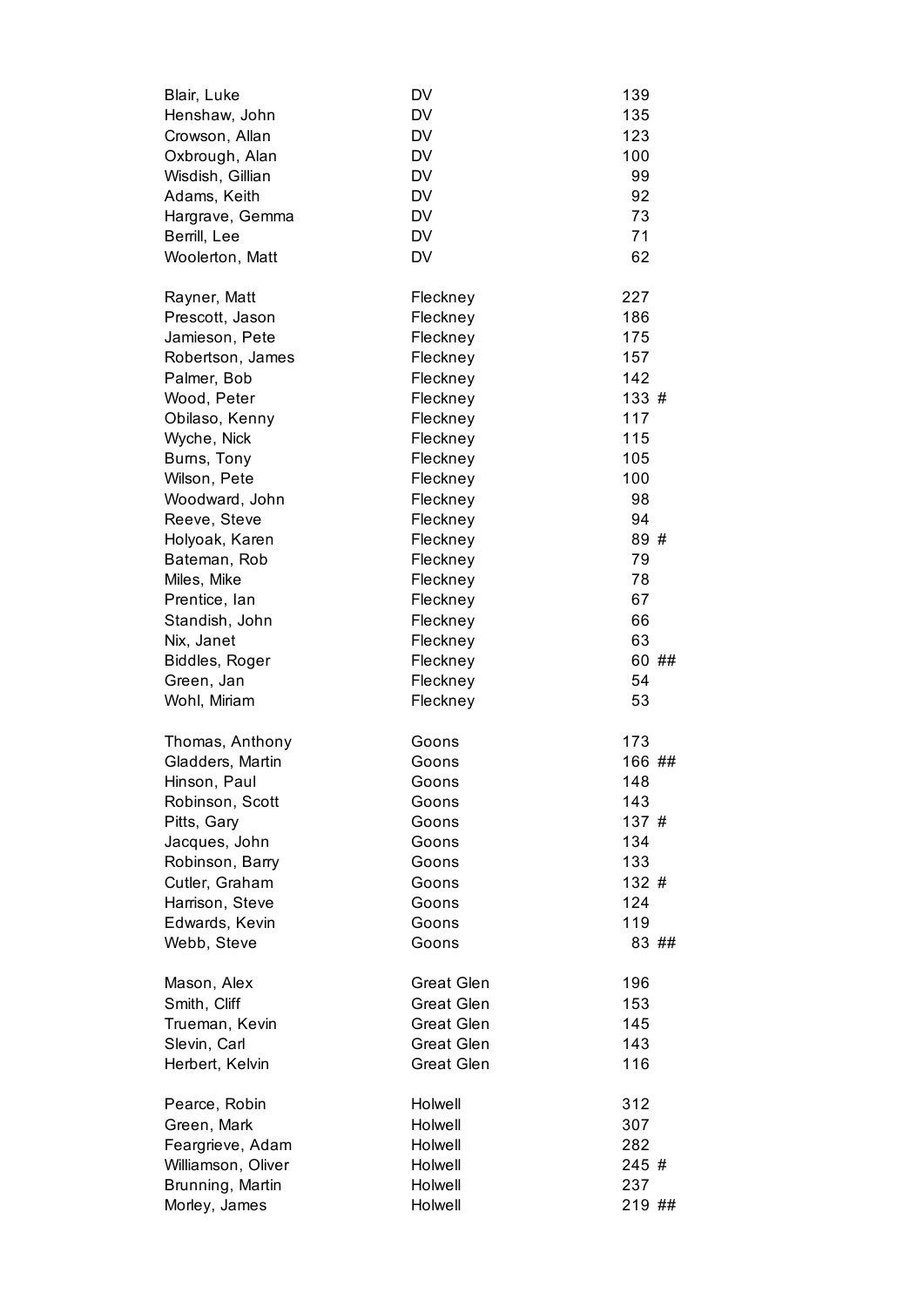| Roche, Dave             | Holwell   | 192    |
|-------------------------|-----------|--------|
| Fox, Tony               | Holwell   | 190    |
| James, Mike             | Holwell   | 180    |
| Sharpe, Dave            | Holwell   | 160    |
| Berdej, Fred            | Holwell   | 127    |
| Gibson, Paul            | Holwell   | 115    |
| Lambert, Ray            | Holwell   | 114    |
| Livermore, Graham       | Holwell   | 106 #  |
| Smith, Tim              | Holwell   | 87     |
| Rogers, Chris           | <b>KP</b> | 328    |
| Rogers, Jack            | <b>KP</b> | 296    |
| Kiani, Reza             | <b>KP</b> | 259    |
| Baker, Les              | <b>KP</b> | 255 ## |
| Smith, Karen            | <b>KP</b> | 250    |
| Berry, James            | <b>KP</b> | 249    |
| Bawa, Osman             | <b>KP</b> | 240    |
| Hayes, Richard          | <b>KP</b> | 240    |
| Cross, Adam             | <b>KP</b> | 236 ## |
| Bentley, Oscar          | <b>KP</b> | 234    |
| George, Rebecca         | <b>KP</b> | 223    |
| Andrews, Dan            | <b>KP</b> | 216    |
| McClurkin, George       | <b>KP</b> | 211    |
| Patel, Brajesh          | <b>KP</b> | 201#   |
| Kotecha, Rayan          | <b>KP</b> | 196 ## |
| Malik, Zia              | <b>KP</b> | 195    |
| Mishra, Himansu         | <b>KP</b> | 195    |
| Gudela, Amardeep        | <b>KP</b> | 194    |
| Underwood, John         | <b>KP</b> | 194    |
| Cox, Patrick            | <b>KP</b> | 185    |
| Sharda, Vishaal         | <b>KP</b> | 185    |
| Dehnen, Ruben           | <b>KP</b> | 184    |
| Aldis, Simon            | <b>KP</b> | 174    |
| Searle, Andy            | <b>KP</b> | 174    |
| Jordan, Dean            | <b>KP</b> | 163 ## |
| Lapworth, Mike          | ΚP        | 161    |
| Pickering, Shirley      | <b>KP</b> | 155 #  |
| Jarvis, Matthew         | <b>KP</b> | 154 #  |
| Mountain, David         | <b>KP</b> | 152    |
| Cadman, Jacob           | <b>KP</b> | 148    |
| Adams, Steve            | <b>KP</b> | 144    |
| Bessant, Steve          | <b>KP</b> | 143    |
| Parmar-Saville, Chris   | <b>KP</b> | 141    |
| Ducksbury, Sigourney    | <b>KP</b> | 140    |
| Kwok, Eddie             | <b>KP</b> | 138    |
| Parker, Michael         | <b>KP</b> | 137    |
| Bowness, John           | <b>KP</b> | 133    |
| Pember, Martin          | <b>KP</b> | 130    |
| Gabbar, Ayman Abdul     | <b>KP</b> | 128    |
| Pickering, Rod          | <b>KP</b> | 126    |
| Gilmour- Evans, Charlie | <b>KP</b> | 124 #  |
| Ducksbury, Paul         | <b>KP</b> | 121    |
| Geary, Robert           | <b>KP</b> | 117    |
| Lam, Abraham            | <b>KP</b> | 117    |
| Smith, Mike             | <b>KP</b> | 116    |
| Wood, Phil              | <b>KP</b> | 116    |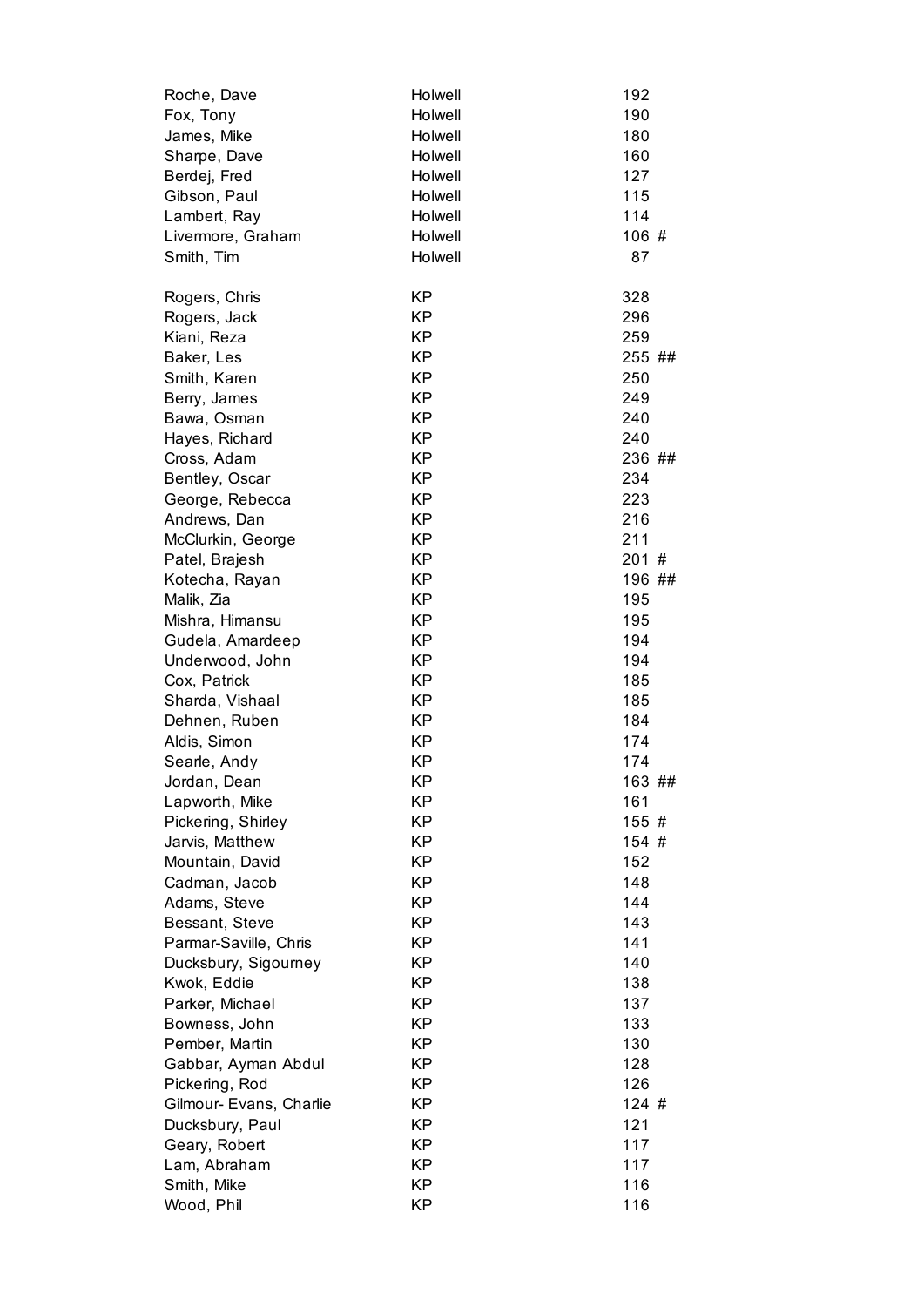| Lancaster, Corey    | KP             | 114    |
|---------------------|----------------|--------|
| Bousbaine, Alex     | <b>KP</b>      | 113#   |
| Morjaria, Roma      | <b>KP</b>      | 111    |
| Scarborough, Tony   | <b>KP</b>      | 110    |
| Downes, Alec        | <b>KP</b>      | 107    |
| Duffield, Hugh      | <b>KP</b>      | 104#   |
| Smith, Neil         | <b>KP</b>      | 103    |
| Walmsley, Bill      | <b>KP</b>      | 103    |
| Gabbar, Fares       | <b>KP</b>      | 101    |
| Sayani, Nadir       | <b>KP</b>      | 94#    |
| Randle, Alex        | <b>KP</b>      | 93     |
| Davis, Phenel       | <b>KP</b>      | 85#    |
| Clayton, Michael    | <b>KP</b>      | 68     |
| Cooper, David       | <b>KP</b>      | 66     |
| Bowness, Angela     | <b>KP</b>      | 65     |
| Stevenson, Jeanette | <b>KP</b>      | 58     |
| Smith, Richard      | <b>KP</b>      | 50     |
| Perry, Sam          | Leicester Elec | 369    |
| Gannon, Dave        | Leicester Elec | 306 ## |
| Hobday, Mat         | Leicester Elec | 266    |
| Pettitt, Adam       | Leicester Elec | 259    |
| Henderson, Sam      | Leicester Elec | 258 ## |
| Lebutt, Andy        | Leicester Elec | 257    |
| Kasprzyk, Marcin    | Leicester Elec | 253 #  |
| White, Harry        | Leicester Elec | 246    |
| Brewer, Chris       | Leicester Elec | 238    |
| Grundy, David       | Leicester Elec | 234    |
| White, Steve        | Leicester Elec | 197    |
| Radenhurst, Sam     | Leicester Elec | 196 ## |
| Pettitt, Russell    | Leicester Elec | 182    |
| Wright, Andy        | Leicester Elec | 181    |
| Winsper, John       | Leicester Elec | 172    |
| Makhani, Shokat     | Leicester Elec | 152    |
| Sangha, Preetpal    | Leicester Elec | 140    |
| Brown, Edward       | Leicester Elec | 129 ## |
| Woodward, Chris     | Leicester Elec | 127    |
| Westaby, Alex       | Leicester Elec | 122 ## |
| Woolman, Daniel     | Leicester Elec | 122    |
| Silvester, Dave     | Leicester Elec | 120    |
| Moylan, Brian       | Leicester Elec | 118    |
| Cox, Dave           | Leicester Elec | 114    |
| Greasley, Dave      | Leicester Elec | 111    |
| Piggin, Graham      | Leicester Elec | 89     |
| Hainsworth, Demi    | Leicester Elec | 73 #   |
| Jones, Freddy       | Lutterworth    | 183 #  |
| Jones, Colin        | Lutterworth    | 170    |
| Jones, Kevin        | Lutterworth    | 151    |
| Eastell, Mike       | Lutterworth    | 146    |
| Jones, Simon        | Lutterworth    | 118    |
| Pulford, John       | Lutterworth    | 111    |
| Payne, Noelle       | Lutterworth    | 71#    |
| Price, Barry        | Lutterworth    | 68     |
| Andrews, Steve      | Nomads         | 157#   |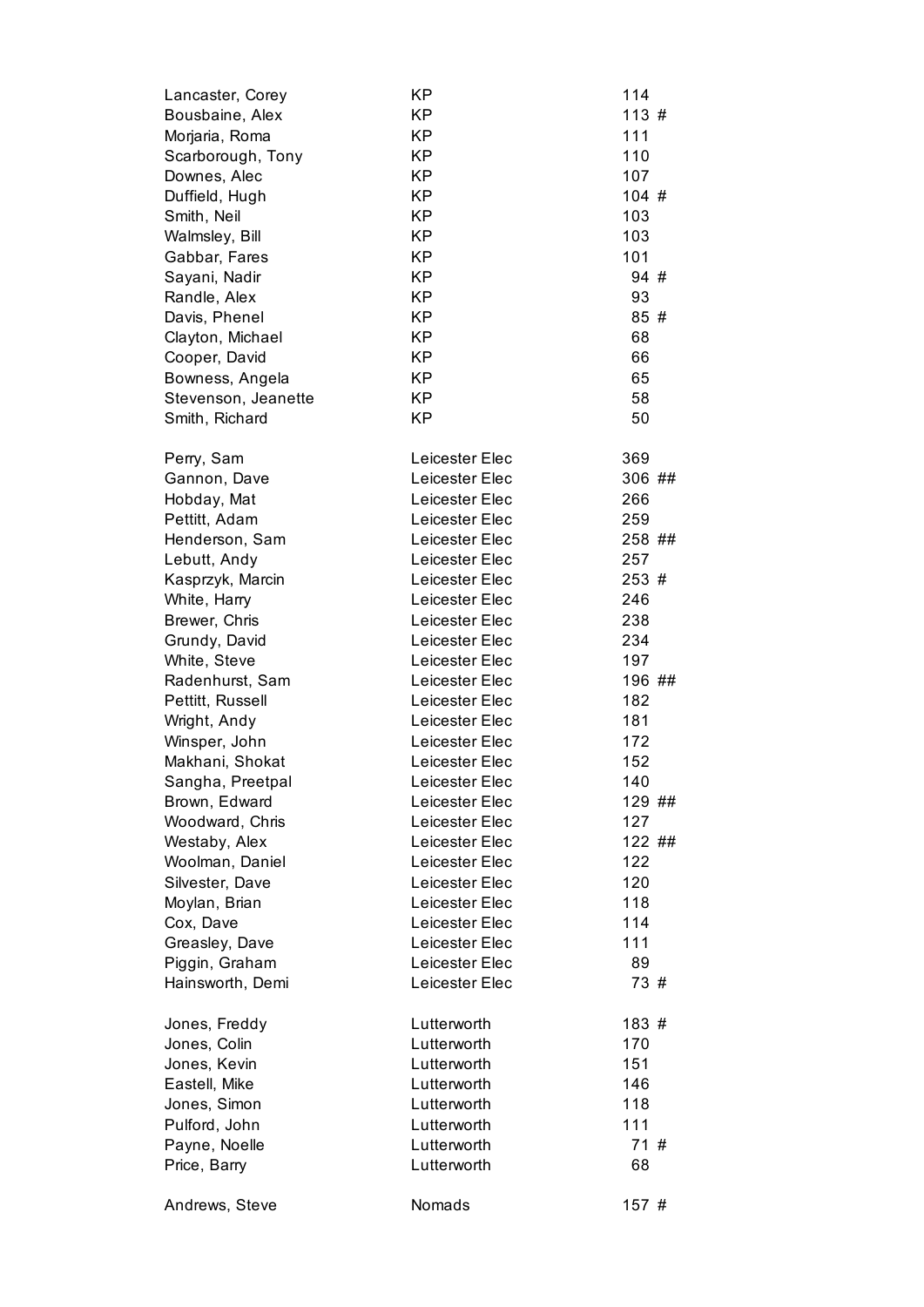| Taylor, Martin        | Nomads                | 152    |
|-----------------------|-----------------------|--------|
| Weston, Chris         | Nomads                | 148    |
| Kocsis, Laszlo        | Nomads                | 143    |
| Clay, Mark            | Nomads                | 138    |
| Wale, Terry           | Nomads                | 113    |
| Croucher, Dave        | Nomads                | 109    |
| Sanders, Rob          | Nomads                | 103    |
| Hawkins, Trevor       | Nomads                | 102    |
| Burley, Steph         | Nomads                | 93#    |
| Edwards, Julie        | Nomads                | 93 #   |
| Burley, Roger         | Nomads                | 92     |
| Tomlin, Phil          | Nomads                | 92     |
| Highton, Terry        | Nomads                | 90     |
| Loach, Mick           | Nomads                | 81     |
| Weston, Dave          | Nomads                | 80     |
| Harvey, Mick          | Nomads                | 77     |
| Bolton, Martin        | <b>Regent Sports</b>  | 198 #  |
| Sanderson, Kevin      | <b>Regent Sports</b>  | 193    |
| Bateman, Charlie      | <b>Regent Sports</b>  | 182    |
| Poole, Jacob          | <b>Regent Sports</b>  | 167    |
| Anderson, Richard     | <b>Regent Sports</b>  | 165    |
| Dewsbury, John        | <b>Regent Sports</b>  | 132 ## |
| Jones, Stu            | <b>Regent Sports</b>  | 132    |
| Price, Rob            | <b>Regent Sports</b>  | 127 ## |
| Featherstone, Gary    | <b>Regent Sports</b>  | 106    |
| Smith, James          | <b>Regent Sports</b>  | 89     |
| Just, Richard         | <b>Regent Sports</b>  | 87     |
| Dewsbury, Dave        | <b>Regent Sports</b>  | 85     |
| Newby, Roger          | <b>Regent Sports</b>  | 80     |
| Bramhall, Keith       | <b>Regent Sports</b>  | 77     |
| Bayliss, Keaton       | <b>Regent Sports</b>  | 68 #   |
| Smith, Bob            | <b>Regent Sports</b>  | 63     |
| Clark, Will           | <b>Regent Sports</b>  | 60     |
| Fawcett, John         | <b>Regent Sports</b>  | 55 #   |
| Heighton-Towers, Paul | <b>Regent Sports</b>  | 50#    |
| Obi, Lucky            | <b>Syston Casuals</b> | 232 #  |
| Woodfield, Jason      | <b>Syston Casuals</b> | 207    |
| Jacom, Jon            | <b>Syston Casuals</b> | 206#   |
| Whittaker, Bob        | <b>Syston Casuals</b> | 205    |
| Sodha, Chandresh      | <b>Syston Casuals</b> | 184    |
| Pound, Steve          | <b>Syston Casuals</b> | 177    |
| Szostak, John         | <b>Syston Casuals</b> | 170    |
| Whetherly, lan        | <b>Syston Casuals</b> | 169#   |
| Nakeshree, Pritesh    | <b>Syston Casuals</b> | 167#   |
| Gohel, Ketan          | <b>Syston Casuals</b> | 164 ## |
| Stretton, Clive       | <b>Syston Casuals</b> | 163    |
| Morris, Scott         | <b>Syston Casuals</b> | 151#   |
| Ward, Silvanus        | <b>Syston Casuals</b> | 149    |
| Lad, Ajay             | <b>Syston Casuals</b> | 141#   |
| Lockington, lan       | <b>Syston Casuals</b> | 139    |
| Hall, Terry           | <b>Syston Casuals</b> | 134    |
| Bishop, Nick          | <b>Syston Casuals</b> | 129    |
| Glauds, Wes           | <b>Syston Casuals</b> | 117    |
| Monteiro, Tony        | <b>Syston Casuals</b> | 117    |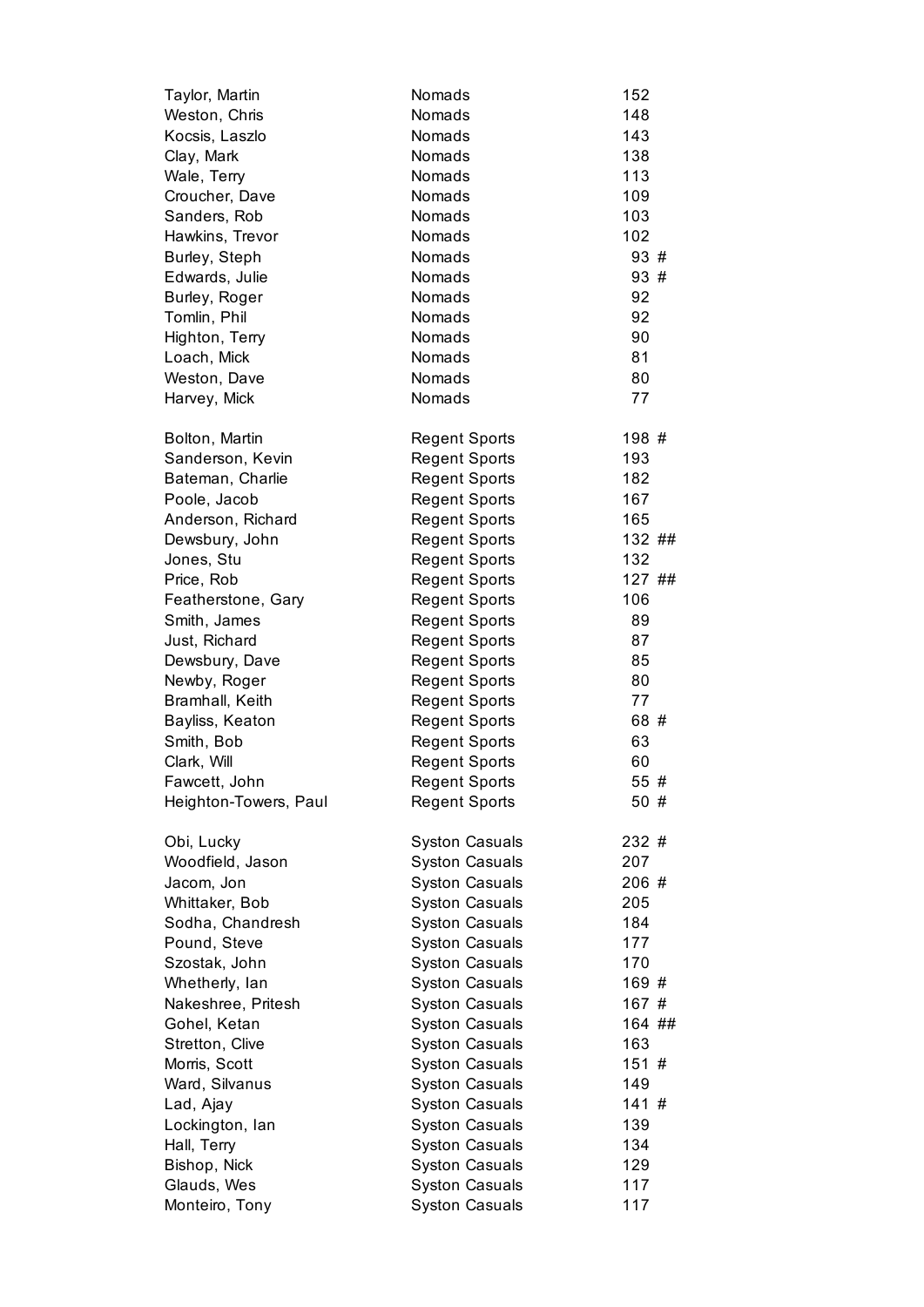| Arrowsmith, David                 | Thringstone         | 325         |
|-----------------------------------|---------------------|-------------|
| Kerry, Trevor                     | Thringstone         | 275         |
| Newman, Maurice                   | Thringstone         | 259         |
| Hawthorn, Alastair                | Thringstone         | 245 #       |
| Gerakios, Georgios                | Thringstone         | 224         |
| Taylor, Barry                     | Thringstone         | 210 ##      |
| Brojaka, Alex                     | Thringstone         | 207         |
| Jones, Phil                       | Thringstone         | 188##       |
| Lenton, John                      | Thringstone         | 130#        |
| Peake, Lois                       | Unicorn             | 339         |
| Patel, Jared                      | Unicorn             | 335         |
| Gong, Yuyu                        | Unicorn             | 324         |
| Zhao, Yiji                        | Unicorn             | 310         |
| Witheford, Craig                  | Unicorn             | 309         |
| Greenfield, Luke                  | Unicorn             | 302         |
| Briskolas, George                 | Unicorn             | 295 #       |
| Knights, Garry                    | Unicorn             | 290         |
| Sheppard, Tim                     | Unicorn             | 282         |
| Robinson, Alex                    | Unicorn             | 253#        |
| Vander, Jacques                   | Unicorn             | 251#        |
| Broersen, Simone                  | Unicorn             | 239 ##      |
| Genovese, John                    | Unicorn             | 216#        |
| Parsons, Geoff                    | Unicorn             | 213         |
| Jackson, Alex                     | Unicorn             | 207 ##      |
| Kirkup, Joe                       | Unicorn             | 204#        |
| Sharp, Jacob                      | Unicorn             | 182         |
| lacovou, Nicolas                  | Unicorn             | 180 #       |
| Forster, Ron                      | Unicorn             | 165#        |
| Hume, Joseph                      | Unicorn             | 164 ##      |
| Ho, Justin                        | Unicorn             | 159         |
| Brindley, John                    | Unicorn             | 146         |
| Geanta, Tony                      | Unicorn             | 142#        |
| Tweed, Jordan                     | Unicorn             | 141         |
| Powell, Joshua                    | Unicorn             | 138 #       |
| Zhang, Guan Mei                   | Unicorn             | 136         |
| Huang, Xi-Long<br>Chung, Paul     | Unicorn<br>Unicorn  | 135<br>123# |
| Green, David                      | Unicorn             | 122         |
|                                   | Unicorn             | 93          |
| Dasgupta, Aryaman<br>Baines, Gary | Unicorn             | 81#         |
| Williams, Mark                    | <b>Wigston Cons</b> | 105 ##      |
| Shatford, lan                     | <b>Wigston Cons</b> | 99##        |
| Garford, Pete                     | <b>Wigston Cons</b> | 98 ##       |
| Starkie, Dave                     | <b>Wigston Cons</b> | 80 ##       |
| Williams, Jon                     | Wolvey              | 265 ##      |
| Fuller, John                      | Wolvey              | 259         |
| Metcalfe, Nigel                   | Wolvey              | 252         |
| Edmunds, Gareth                   | Wolvey              | 247         |
| Rose, Mark                        | Wolvey              | 242         |
| Allsopp, Mick                     | Wolvey              | 231         |
| Seeds, Dave                       | <b>WW</b>           | 170         |